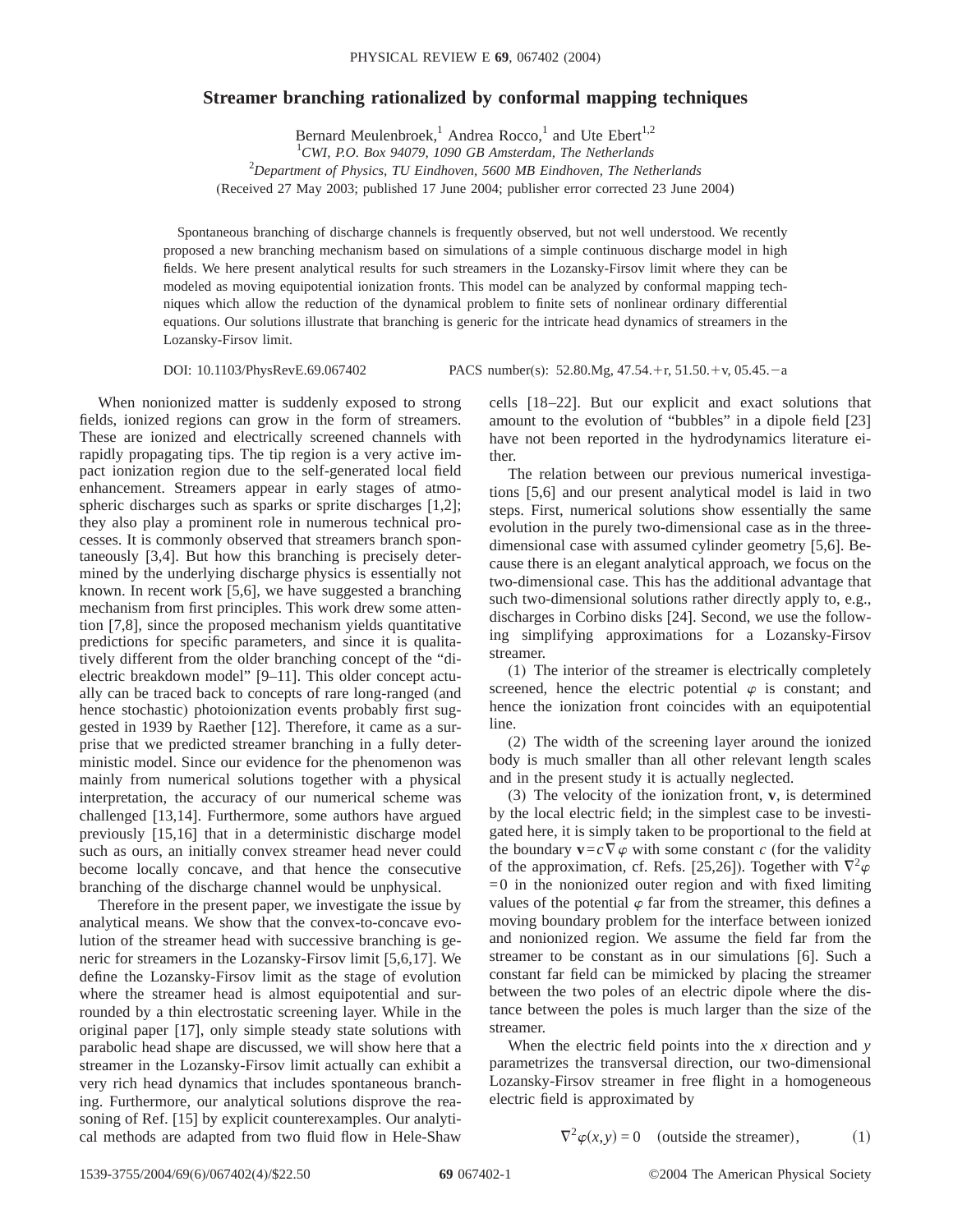$$
- \nabla \varphi(x, y) \to E_0 \hat{x} \quad \text{(far outside the streamer)}, \qquad (2)
$$

$$
\varphi(x, y) = 0 \quad \text{(inside the streamer)}, \tag{3}
$$

$$
\mathbf{v}_{\text{bound}} = c \ \nabla \varphi_{\text{bound}} \quad \text{(velocity of the boundary)}, \qquad (4)
$$

where  $\hat{x}$  is the unit vector in the *x* direction, and we have chosen the gauge such that the potential inside the streamer vanishes. The asymptote (2) implies that the total charge on the streamer vanishes; otherwise a contribution  $\alpha$ 1/ $\sqrt{x^2+y^2}$ has to be added on the right-hand side of Eq. (2).

Similar moving boundary problems arise in Hele-Shaw flow of two fluids with a large viscosity contrast [18,19]: Lozansky-Firsov streamers and viscous fingers on the present level of description can be identified immediately by equating the electric potential  $\varphi$  with the fluid pressure  $p$ [25,26]. To such problems, powerful conformal mapping methods [20–22] can be applied. Most work with this method is concerned with viscous fingers in a channel geometry, i.e., with boundary conditions on a lateral external boundary that cannot be realized in an electric system. A few authors also study air bubbles within a viscous fluid, or viscous droplets in air, mostly under the action of flow fields generated by one source or one sink of pressure, i.e., by monopoles. On the other hand, the approximation  $(1)$ – $(4)$ describes streamers in free space between two electrodes as in Ref. [6]. With the asymptote (2), this is mathematically equivalent to air bubbles in a dipole field. This case has not been studied in detail. It is known that any ellipse with the main axes oriented parallel and perpendicular to the direction of the dipole is a uniformly translating solution of this problem [27]. The time dependent solutions of Ref. [28] do not apply to streamers since the boundary condition on the moving interface is different. References [23,29] study how and when cusps in the interfaces of droplets and bubbles emerge when these are driven by multipole fields. But for bubbles in a dipole field, again only the steady state ellipse solutions are given [23].

In the present paper, we therefore apply conformal mapping methods to the evolution of "bubbles" in a dipole field in a Hele-Shaw experiment and proceed beyond the steady state ellipse solutions. We identify the general structure of time dependent solutions of Eqs. (1)–(4). The analytically derived exact solutions show how a streamer head can become flatter, concave, and branch as observed numerically [5,6]. Rather than a pole decomposition [20], we derive a decomposition into Fourier modes of the circle and calculate an equation for the nonlinear dynamical coupling of their amplitudes.

In detail, this is done in the following steps.

(i) The spatial coordinates are expressed by the complex coordinate  $z=x+iy$ . According to standard complex analysis, finding a real harmonic function  $\varphi(x, y)$  solving the Laplace equation (1) in a given region is equivalent to finding a complex function  $\Phi(z)$  that is analytical in the same region and has real part Re  $\Phi(z) = \varphi(x, y)$ .

(ii) A conformal map from the interior of the unit circle to the exterior of the streamer or "bubble" is constructed. Including the point at infinity, the region outside the streamer is simply connected and Riemann's mapping theorem applies; therefore the mapping exists. Since the boundary moves, the mapping is time dependent; we denote it with *z*  $=f_t(\omega)$  where  $\omega$  parametrizes the interior of the unit circle  $|\omega|$  < 1. The complete map can be composed from a conformal map  $\zeta = h_t(\omega)$  that deforms the unit disk continuously, followed by the inversion  $z=1/\zeta$ . Since  $h_t(\omega)$  is conformal on the unit disk, it is analytical and has a single zero which we choose to be at  $\omega=0$ . Therefore  $f_t(\omega)=1/h_t(\omega)$  has a single pole  $\propto \omega^{-1}$  and is otherwise analytical. Rather than a pole decomposition [20], we choose a Laurent expansion for  $f_t(\omega)$ :

$$
x + iy = z = f_t(\omega) = \sum_{k=-1}^{\infty} a_k(t) \omega^k.
$$
 (5)

This expansion allows us to identify the exact dynamical solutions (10) below. Taking  $a_{-1}(t)$  as a real positive number makes the mapping unique, again according to Riemann's mapping theorem.

(iii) Now the potential  $\hat{\Phi}(\omega)$  on the unit disk can be calculated explicitly. Since  $f_t(\omega)$  is a conformal mapping, the function  $\Phi(z)$  is analytical if and only if the function  $\Phi(\omega)$  $=\Phi(f_t(\omega))$  is analytical. The asymptote of  $\hat{\Phi}(\omega)$  for  $\omega \rightarrow 0$  is determined by Eqs. (2) and (5): for  $|x|, |z| \rightarrow \infty$ , we have  $\varphi(x, y) \rightarrow -E_0x$ , hence  $\Phi(z) \rightarrow -E_0z$ , and therefore with Eq. (5)  $\hat{\Phi}(\omega)$  → −*E*<sub>0</sub>*a*<sub>−1</sub>(*t*)/ $\omega$  for  $\omega$  → 0. This means that the pole of  $\hat{\Phi}(\omega)$  at the origin of the unit disk  $\omega=0$  corresponds to the dipole of  $\Phi(z)$  at  $z \rightarrow \pm \infty$ . This dipole generates the field and the interfacial motion. In the remainder of the unit disk, there are no sources or sinks of potential, hence  $\hat{\Phi}$  is analytical there. Furthermore, at the boundary of the streamer, we have  $\varphi=0$  from Eq. (3) or Re  $\Phi=0$ , resp. The boundary of the streamer maps onto the unit circle, so Re  $\hat{\Phi}(\omega)=0$  for  $|\omega|$ =1. Using the asymptotics at  $\omega \rightarrow 0$  and analyticity in the remaining region, the unique and exact solution for the potential is

$$
\hat{\Phi}(\omega) = E_0 a_{-1}(t) \left(\omega - \frac{1}{\omega}\right). \tag{6}
$$

(iv) The velocity  $\mathbf{v}_{\text{bound}} = c \nabla \phi$  (4) determines the motion of the interface. This interface is the time dependent map  $f_t(\omega)$  of the unit circle  $\omega = e^{i\alpha}$  parametrized by the angle  $\alpha$  $\in [0,2\pi)$ . Therefore Eq. (4) determines the dynamics of  $f_t(e^{i\alpha})$ . According to Refs. [18,20], it is

$$
\text{Re}[-i\partial_{\alpha}f_{t}^{*}(e^{i\alpha})\partial_{t}f_{t}(e^{i\alpha})] = c \text{ Re}[i\partial_{\alpha}\hat{\Phi}(e^{i\alpha})].
$$
 (7)

The problem  $(1)$ – $(4)$  is symmetric under reflection on the *x* axis. We assume the solutions to have the same symmetry. Therefore all  $a_k(t)$  have to be real. The position  $(x, y)(\alpha, t)$  of the point of the interface labeled by the angle  $\alpha$  at time  $t$  can be read directly from the Laurent expansion (5) by inserting  $\omega = e^{i\alpha}$ ; it has essentially the form of a Fourier expansion of the unit circle where the circle and its position are created by the modes *k*=−1 and 0: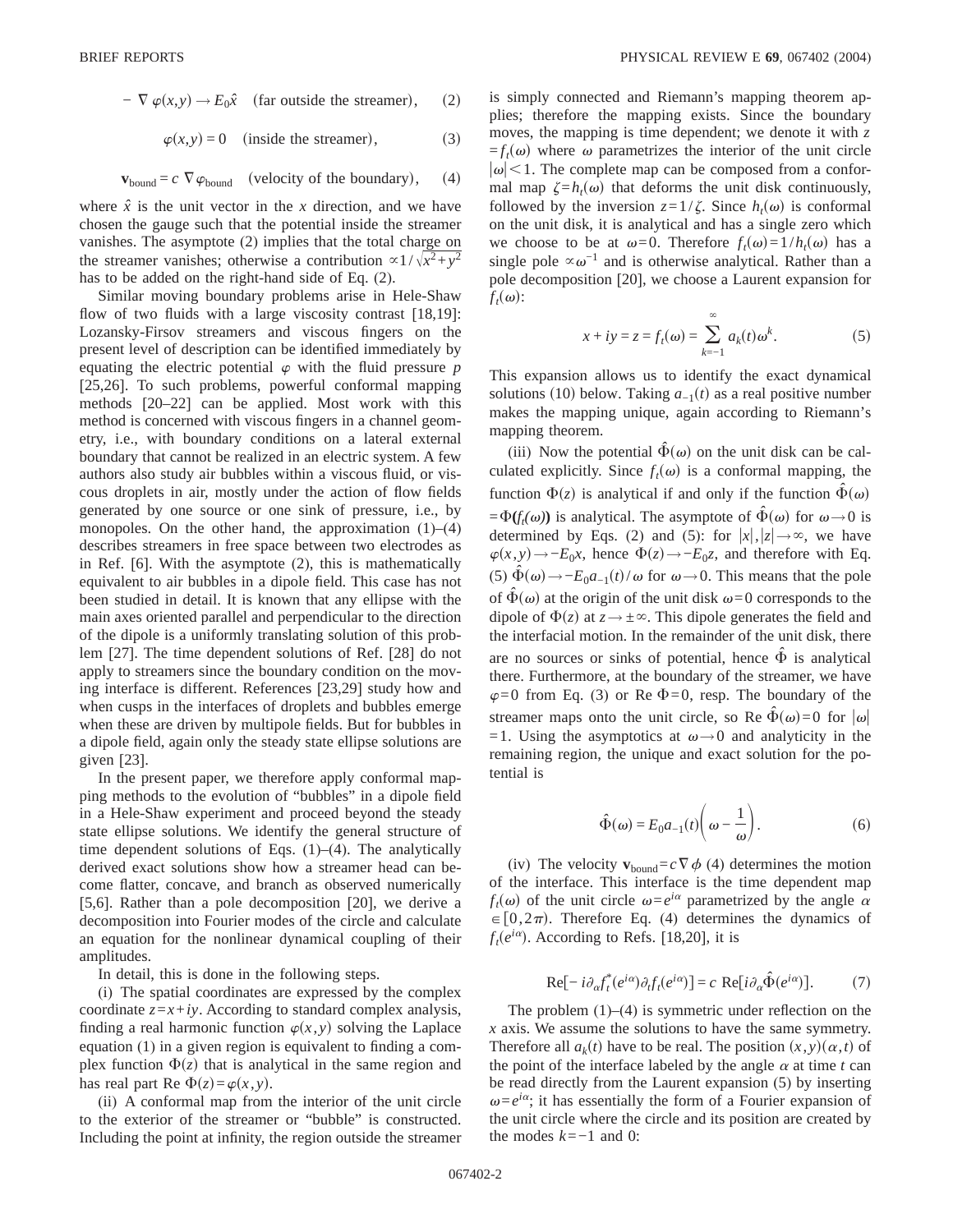$\infty$ 



FIG. 1. Upper panel: evolution of the interface in equal time steps up to time  $t=0.1/(E_0c)$  with initial condition (a)  $z_0(\alpha,0)$  $=e^{-i\alpha}+0.6e^{i\alpha}-0.08e^{2i\alpha}$ , (b)  $z(\alpha,0)=z_0(\alpha,0)-5\times10^{-3}e^{8i\alpha}$ , (c)  $z(\alpha,0) = z_0(\alpha,0) + 3 \times 10^{-3} e^{8i\alpha}$ , and (d)  $z(\alpha,0) = z_0(\alpha,0) - 4.5$  $\times 10^{-7}e^{30i\alpha}$ . Lower panel: zoom into the unstable head of panel (d).

$$
x(\alpha, t) = \sum_{k=-1}^{\infty} a_k(t) \cos k\alpha, \quad y(\alpha, t) = \sum_{k=-1}^{\infty} a_k(t) \sin k\alpha,
$$
  

$$
a_k(t) \text{ real}, \quad a_{-1}(t) > 0, \quad 0 \le \alpha < 2\pi.
$$
 (8)

Substituting the mapping function (5) and the potential (6) into the equation of motion for the mapping (7), and assuming the  $a_k(t)$  to be real, we obtain for the evolution of the amplitudes  $a_k(t)$ :

$$
\sum_{k,k'=-1} k' a_{k'}(t) \partial_t a_k(t) \cos[(k-k')\alpha] = 2E_0 c a_{-1}(t) \cos \alpha.
$$

A closer investigation shows that this equation has an important property: suppose that the streamer boundary can be written initially as a finite series,  $\sum_{k=-1}^{N} a_k(0) e^{ik\alpha}, a_N(0) \neq 0$ . Then at all times *t*, the interface is described by the same finite number of modes,

$$
z(\alpha, t) = \sum_{k=-1}^{N} a_k(t)e^{ik\alpha},
$$
\n(10)

i.e., the  $a_k(t)$  with  $k > N$  stay identical to zero at all times  $t > 0$ . Sorting the terms in Eq. (9) by coefficients of cos  $k\alpha$ , the equation can be recast into  $N+2$  ordinary differential equations for the  $N+2$  functions  $a_k(t)$ :

$$
\sum_{k=-1}^{N-m} [(k+m)a_{k+m}\partial_t a_k + ka_k \partial_t a_{k+m}] = 2E_0 ca_{-1} \delta_{m,1}
$$
  
for  $m = 0, ..., N + 1$ , (11)

where  $\delta_{m,1}$  is the Kronecker symbol. Equation (11) is equivalent to a matrix equation of the form

$$
\mathbf{A}(\{a_k(t)\}) \cdot \partial_t(a_{-1}(t), \ldots, a_N(t)) = (0, 2E_0ca_{-1}(t), 0, \ldots, 0),
$$

where the matrix **A** depends linearly on the  $\{a_k(t)\}\$ .

Equations (10) and (11) identify large classes of analytical solutions with arbitrary fixed *N*. These solutions reduce the dynamical moving boundary problem in two spatial dimensions of Eqs. (1)–(4) exactly to a finite set of ordinary differential equations for the nonlinear coupling of the amplitudes  $a_k(t)$  of modes  $e^{ik\alpha}$ ,  $0 \le \alpha \le 2\pi$ . These equations are easy to integrate numerically or for small *N* even analytically. We will use this form to discuss now generic solutions of Eqs. (1)–(4) as the simplest approximation of a streamer in the Lozansky-Firsov limit.

First, it is now easy to reproduce the uniformly propagating ellipse solutions of Refs. [23,27] as the solutions with *N*=1: for  $|a_1| \neq |a_{-1}|$ , the equations reduce to  $\partial_i a_{-1} = 0 = \partial_i a_1$ and  $\partial_t a_0 = 2E_0 c \ a_{-1} / (a_1 - a_{-1})$ . These solutions correspond to ellipses whose principal radii are oriented along the axes. These radii maintain their values  $r_{x,y} = a_{-1} \pm a_1$  (assuming  $a_{-1} > a_1 > 0$ ) and move with constant velocity  $v_{\text{ellipse}}$  $=-E_0c(r_x+r_y)/r_y$ . The Lozansky-Firsov parabola can be understood as limit cases of such uniformly propagating ellipses.

In contrast to  $N \le 1$ , all solutions with  $N \ge 2$  have nontrivial dynamics. It can be tracked by integrating the  $N+2$ ordinary differential equations (11) numerically and then plotting the boundaries (10) at consecutive times. Examples of such dynamics are shown in the figures.

Figure 1 shows four cases of the upward motion of a conically shaped streamer in equal time steps. The initial conditions are almost identical. On the leftmost figure, an ellipse is corrected only by a mode  $e^{2i\alpha}$  to create the conical shape. This shape with  $N=2$  eventually develops a concave tip, but only after much longer times than shown in the figure. In the other figures this conical shape is perturbed initially by a minor perturbation with wave number 8 or 30, corresponding to  $N=8$  and 30 in Eqs. (10) and (11). The amplitude of the perturbation is chosen such that a cusp develops at time  $0.1/(E_0c)$ . Depending on the sign of the amplitude, the cusp develops on or off axis, where we stress that we are not interested in the cusp itself, but in the earlier stages of evolution. Note that our reduction of the moving boundary problem to the set of ordinary differential equations (11) assures that the evolving shape is a true solution of the problem  $(1)$ – $(4)$ . Figures 1(b) and 1(d) demonstrate that spontaneous branching is a possible solution.

In Fig. 2 the ionized body is longer stretched and only the tip is shown, again at six equidistant time steps. The streamer becomes slower when the head becomes flatter, since the electric field then diminishes. Eventually, the head becomes concave and "branches."

In summary, the solutions of the moving boundary problem (1)–(4) demonstrate the onset of branching within a purely deterministic model. They show a high sensitivity to minor deviations of the initial conditions. A streamer in the Lozansky-Firsov limit is therefore also very sensitive to physical perturbations during the evolution, and simulations in this limit are just as sensitive to small numerical errors.

 $(9)$